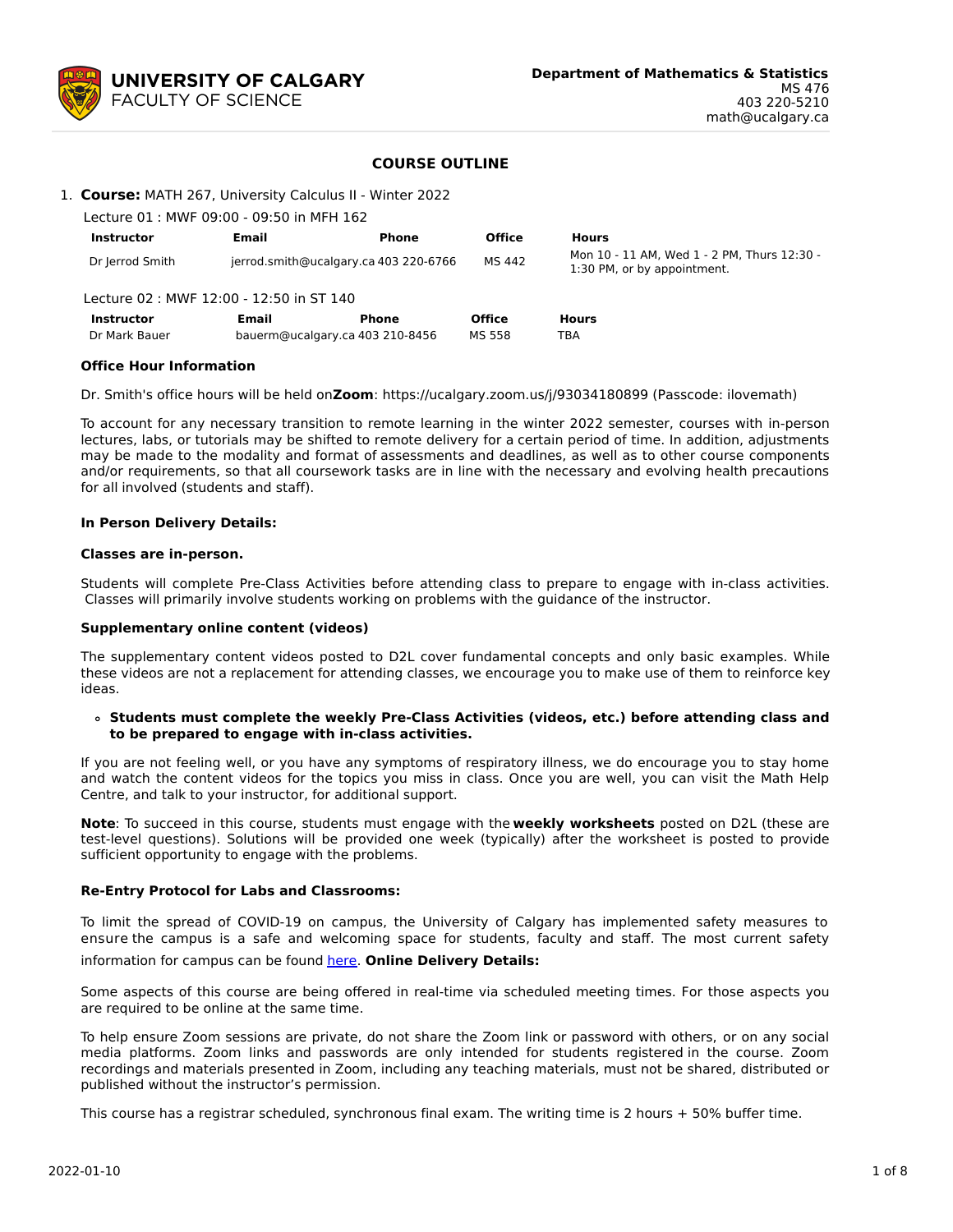## **There are no regularly scheduled/required Zoom meetings.**

## **Pre-class activities are online and asynchronous (see D2L).**

#### **Labs are asynchronous**.

Students will complete online asynchronous Lab Tasks via D2L and/or WeBWork following a schedule of weekly due dates (see D2L).

### **Exams (synchronous) will take place online (see below for additional details: Sections 3 and 7).**

- Students may complete exams on their own device during the exam window.
- o Students are required to complete the exam during the specified time (see below).
- Students without a device will have the opportunity to write in one of the computer labs in the Department of Mathematics and Statistics with an exam supervisor. Sign-up information will be posted to D2L prior to the exam.

For any online synchronous assessment, time will be adjusted for SAS students if needed. As well, accommodations for students with issues (for example, caregiving responsibilities) will be done on a case-by-case basis.

### **Course Site:**

D2L: MATH 267 L01-(Winter 2022)-University Calculus II

### **Email policy**

All questions of a personal nature (e.g. accommodations, missed assessments) should be directed to Dr. Jerrod Smith (jerrod.smith@ucalgary.ca). You can usually expect a response within 36 hours (except on weekends and holidays).

### **Questions about math**

Questions about mathematics are best answered during Class, Office Hours, on the D2L Discussion Boards, or at the Math Help Centre (MS 457).

See D2L for Math Help Centre (MS 457) information and a schedule.

## **Frequently Asked Questions (FAQ)**

Questions about the course organization should be posted to theFrequently Asked Questions (FAQ) discussion board on D2L.

**Note:** Students must use their U of C account for all course correspondence.

#### **Equity Diversity & Inclusion:**

The University of Calgary is committed to creating an equitable, diverse and inclusive campus, and condemns harm and discrimination of any form. We value all persons regardless of their race, gender, ethnicity, age, LGBTQIA2S+ identity and expression, disability, religion, spirituality, and socioeconomic status. The Faculty of Science strives to extend these values in every aspect of our courses, research, and teachings to better promote academic excellence and foster belonging for all.

#### 2. **Requisites:**

See section [3.5.C](http://www.ucalgary.ca/pubs/calendar/current/sc-3-5.html) in the Faculty of Science section of the online Calendar.

**Prerequisite(s):** 3 units from Mathematics 249, 265 or 275.

#### **Antirequisite(s):**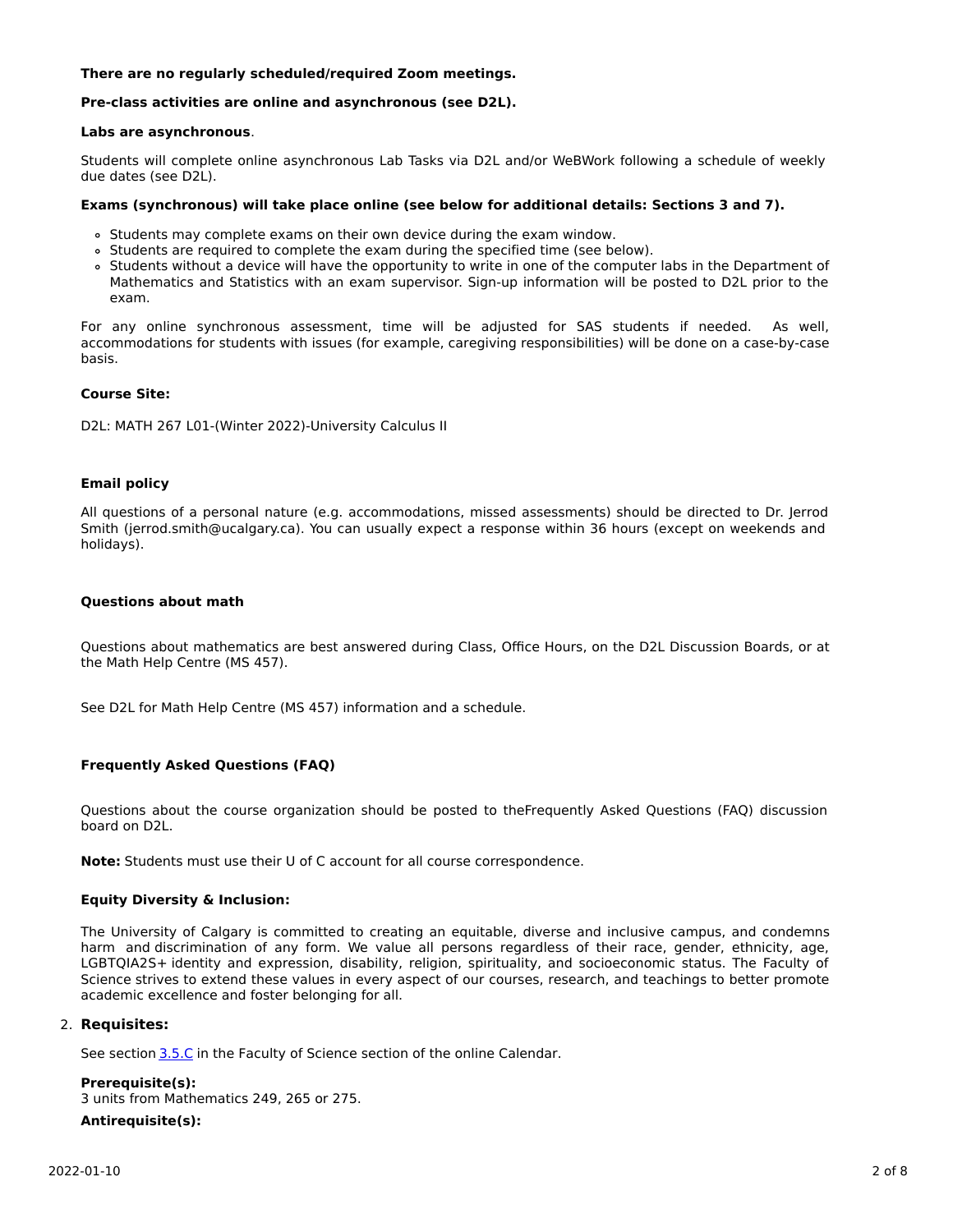Credit for Mathematics 267 and 277 will not be allowed.

# 3. **Grading:**

The University policy on grading and related matters is described in [F.1](http://www.ucalgary.ca/pubs/calendar/current/f-1.html) and [F.2](http://www.ucalgary.ca/pubs/calendar/current/f-2.html) of the online University Calendar.

In determining the overall grade in the course the following weights will be used:

| <b>Course Component</b>                        |     | Weight Due Date (duration for exams)                                           | <b>Modality</b><br>for exams | <b>Location for exams</b>                                                      |
|------------------------------------------------|-----|--------------------------------------------------------------------------------|------------------------------|--------------------------------------------------------------------------------|
| WeBWork Assignments 15%<br>(5, equal weight)   |     | Ongoing                                                                        |                              |                                                                                |
| Lab Tasks (Best 10 out $ _{25\%}$<br>of 12)    |     | Ongoing                                                                        |                              |                                                                                |
| Term Exam $11$                                 | 20% | Feb 07 2022 at 06:00 pm (2 Hours)                                              | online                       | Online (see D2L for computer room<br>booking information)                      |
| Term Fxam $2^2$                                | 20% | Mar 14 2022 at 06:00 pm (2 Hours)                                              | online                       | Online (see D2L for computer room<br>booking information)                      |
| Registrar Scheduled<br>Final Exam <sup>3</sup> | 20% | Will be available when the final exam<br>schedule is released by the Registrar | online                       | Will be available when the final exam<br>schedule is released by the Registrar |

<sup>1</sup> Online, synchronous exam.

<sup>2</sup> Online, synchronous exam.

<sup>3</sup> Online, synchronous exam.

Each piece of work (reports, assignments, quizzes, midterm exam(s) or final examination) submitted by the student will be assigned a grade. The student's grade for each component listed above will be combined with the indicated weights to produce an overall percentage for the course, which will be used to determine the course letter grade.

The conversion between a percentage grade and letter grade is as follows.

|                           | <b>. .</b> |      | л.   |     | Ð   | в<br>в. |      |     |     |         |         |
|---------------------------|------------|------|------|-----|-----|---------|------|-----|-----|---------|---------|
| <b>Minimum % Required</b> | 95 %       | 88 % | 84 % | 80% | 76% | 72 %    | 68 % | 64% | 60% | 55<br>% | 50<br>% |

This course will have a Registrar Scheduled Final exam that will be delivered on-line. The Final Examination Schedule will be published by the Registrar's Office [approximately](https://www.ucalgary.ca/registrar/exams) one month after the start of the term. The final exam for this course will be designed to be completed within 2 hours.

Per section [G.5](https://www.ucalgary.ca/pubs/calendar/current/g-5.html) of the online Academic Calendar, timed final exams administered using an on-line platform, such as D2L, will be available on the platform. Due to the scheduling of the final exams, the additional time will be added to **the end** of the registrar scheduled **synchronous** exam to support students. This way, your exam schedule accurately reflects the **start time** of the exam for any**synchronous** exams. E.g. If a **synchronous** exam is designed for 2 hours and the final exam is scheduled from 9-11am in your student centre, the additional time will be added to the **end** time of the **synchronous** exam. This means that if the exam has a 1 hour buffer time, a synchronous exam would start at 9 am and finish at 12pm.

### Students must attempt at least two out of three exams in order to earn a grade of "C-" or higher in **MATH 267.**

## **Term Exam 1, Term Exam 2 and the Final Exam ("Term Exam 3")**

- Multiple Choice component (13 questions, 1 point each)
- Written Problem component (7 points)

The Written Problem component will be assed both for Mathematical Correctness and Quality of Mathematical Writing/Communication. **See D2L for a copy of the Written Problem Rubric.**

The University of Calgary offers a *[flexible](https://www.ucalgary.ca/pubs/calendar/current/f-1-3.html) grade option*, Credit Granted (CG) to support student's breadth of learning and student wellness. Faculty units may have additional requirements or restrictions for the use of the CG grade at the faculty, degree or program level. To see the full list of Faculty of Science courses where CG is not eligible, please visit the following website: [https://science.ucalgary.ca/current-students/undergraduate/program](https://science.ucalgary.ca/current-students/undergraduate/program-advising/flexible-grading-option-cg-grade)advising/flexible-grading-option-cg-grade

# 4. **Missed Components Of Term Work:**

The university has suspended the requirement for students to provide evidence for absences. Please do not attend medical clinics for medical notes or Commissioners for Oaths for statutory declarations.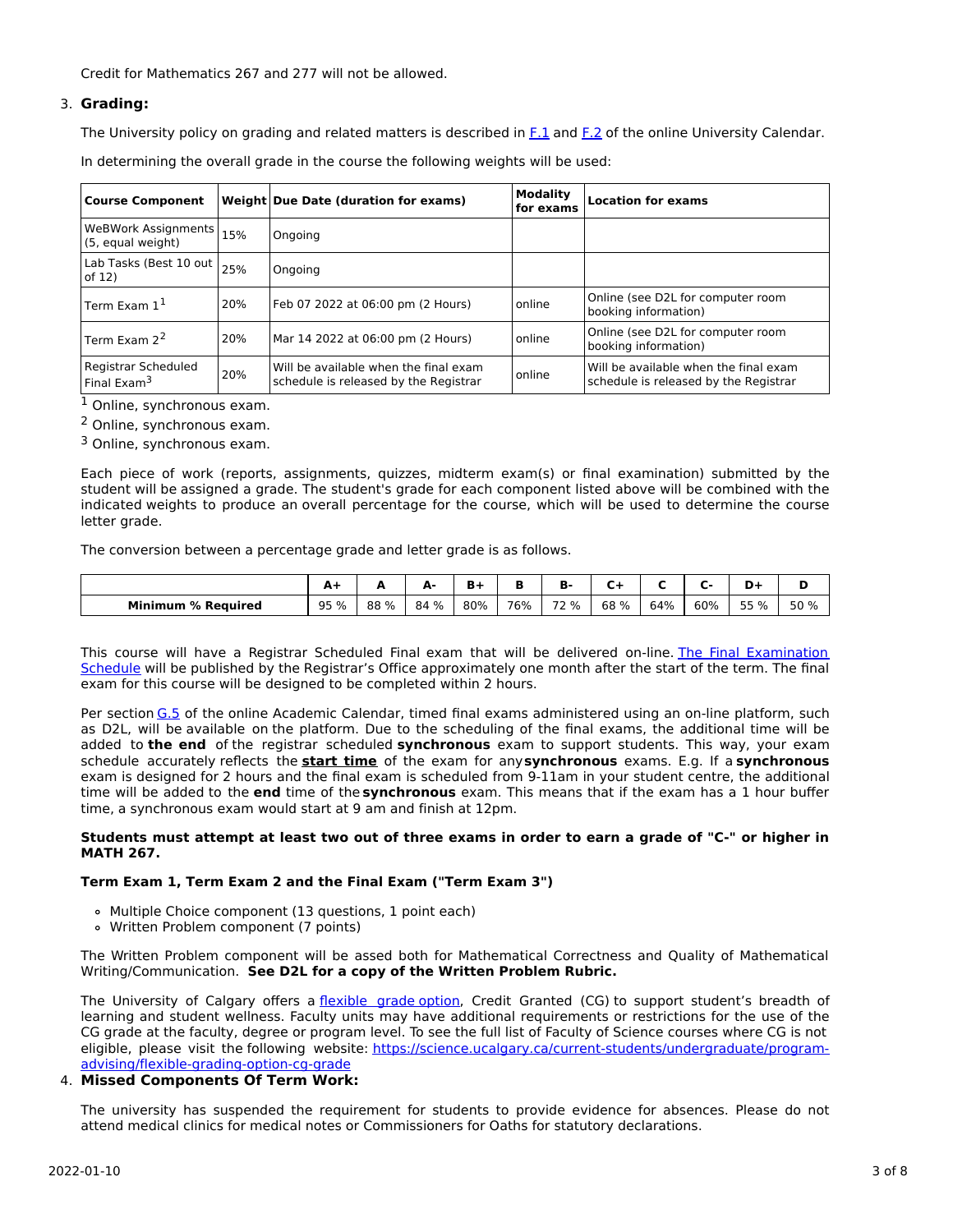In the event that a student legitimately fails to submit any online assessment on time (e.g. due to illness etc...), please contact the course coordinator, or the course instructor if this course does not have a coordinator to arrange for a re-adjustment of a submission date. Absences not reported within 48 hours will not be accommodated. If an excused absence is approved, one possible arrangement is that the percentage weight of the legitimately missed assignment could also be pro-rated among the components of the course. This option is at the discretion of the coordinator and may not be a viable option based on the design of this course.

### **If you miss a Lab Task...**

The best 10 out of 12 lab tasks will determine the Lab Task grade component. If a student misses two lab tasks, then these are the two lowest grades that will be dropped.

If a student misses a third lab task due to exceptional circumstances, then they must contact Dr. Jerrod Smith within 48 hours of the missed due date. Accommodation for missed lab tasks will be made on a case-by-case basis.

### **Term Exams (Term Exam 1, Term Exam 2)**

**There will be no make up Term Exams** . If a student misses one Term Exam, then they must contact Dr. Jerrod Smith within 48 hours of the missed exam. If a student misses **one** Term Exam **due to an approved absence** (e.g., illness or emergency), then the weight will be redistributed across the remaining Term Exam and the Final Exam.

#### Students must attempt at least two out of three exams (Term Exam 1, 2 and the Final Exam) in order **to earn a grade of "C-" or higher in MATH 267.**

#### **WeBWork**

#### **No extensions will be granted barring exceptional circumstances (see below: (\*)).**

- It is your responsibility to keep up with the WeBWork Assignment deadlines.
- Do not leave your WeBWork to the last day -- complete it early!
- (\*) If exceptional circumstances (e.g., extended illness, emergency, etc.) arise: contact your Dr. Jerrod Smith within 48 hours of the assignment deadline. Accommodations in exceptional circumstances will be made on a case-by-case basis.

## 5. **Scheduled Out-of-Class Activities:**

arrangements may be made.

The following out of class activities are scheduled for this course.

| Activity       | Date and Time<br>Location |                                     | Duration |
|----------------|---------------------------|-------------------------------------|----------|
| Midterm Exam 1 | online                    | Monday, February 7, 2022 at 6:00 pm | 2 Hours  |
| Midterm Exam 2 | online                    | Monday, March 14, 2022 at 6:00 pm   | 2 Hours  |

#### **REGULARLY SCHEDULED CLASSES HAVE PRECEDENCE OVER ANY OUT-OF-CLASS-TIME-**ACTIVITY. If you have a conflict with the out-of-class-time-activity, please contact your course coordinator/instructor no later than **14 days prior** to the date of the out-of-class activity so that alternative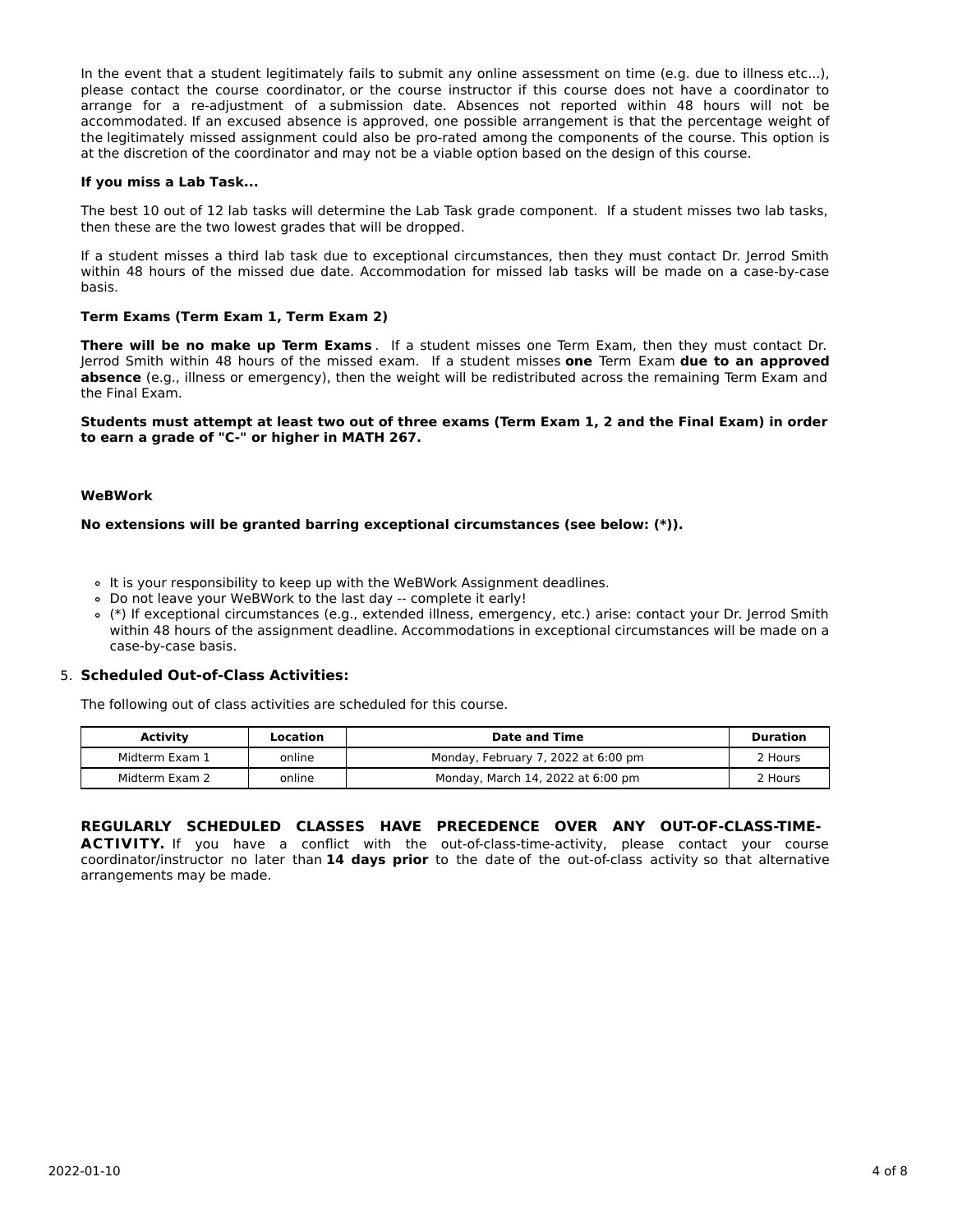# 6. **Course Materials:**

Recommended Textbook(s):

Feldman, Rechnitzer, & Yeager, CLP-2 Integral Calculus: Open Source.. Feldman, Rechnitzer, & Yeager, CLP-3 Multivariable Calculus: Open Source. Gilbert Strang, et al. ,*Calculus Volume 2 - OpenStax*: OpenStax. Available at https://openstax.org/details/books/calculus-volume-2. Gilbert Strang, et al., Calculus Volume 3 - OpenStax: OpenStax. Available at https://openstax.org/details/books/calculus-volume-3.

## **Technology Requirements**

### **Students must be able to scan/photograph written work and convert the images to PDF files.**

- For iPhone / iPad try the \*free\* Adobe Scan Digital PDF Scanner https://tinyurl.com/tlhhkj3
- On Google Play try the \*free\* Adobe Scan Digital PDF Scanner https://tinyurl.com/v7csw88

In order to successfully engage in their learning experiences at the University of Calgary, students taking online, remote and blended courses are required to have reliable access to the following technology:

- A computer with a supported operating system, as well as the latest security, and malware updates;
- A current and updated web browser;
- Webcam/Camera (built-in or external);
- Microphone and speaker (built-in or external), or headset with microphone;
- Current antivirus and/or firewall software enabled;
- Stable internet connection.

For more information please refer to the UofC [ELearning](https://elearn.ucalgary.ca/technology-requirements-for-students) online website.

## 7. **Examination Policy:**

### **On ALL assessments (WeBWork, Lab Tasks, and Exams)**

You may **NOT** use homework answer services, like "Chegg", "Slader", etc.

## **Term Exam 1, Term Exam 2 and Final Exam** (Online synchronous exams) are referred to below as "**exams**".

The exams will have both multiple choice and written-answer components.

#### On exams you **MAY**...

- use a scientific calculator, if you find it helpful. A calculator is not required.
- use the notes that you've taken, or any of the notes posted to D2L.
- o use (online) computer algebra systems like Wolfram Alpha, Mathematica, etc. One of our course learning outcomes is to explore the **limitations of technology**, so you may not find this helpful.

#### On exams we recommend that you **DO NOT ...**

- collaborate with your peers. The intent is to assess **your understanding** of the course material.
- re-watch content videos posted to D2L or external videos. The exams are timed and synchronous, you do not have time to do this.

Students should also read the Calendar, [Section](http://www.ucalgary.ca/pubs/calendar/current/g.html) G, on Examinations.

## 8. **Approved Mandatory And Optional Course Supplemental Fees:**

There are no mandatory or optional course supplemental fees for this course.

## 9. **Writing Across The Curriculum Statement:**

For all components of the course, in any written work, the quality of the student's writing (language, spelling, grammar, presentation etc.) can be a factor in the evaluation of the work. See also Section [E.2](http://www.ucalgary.ca/pubs/calendar/current/e-2.html) of the University Calendar.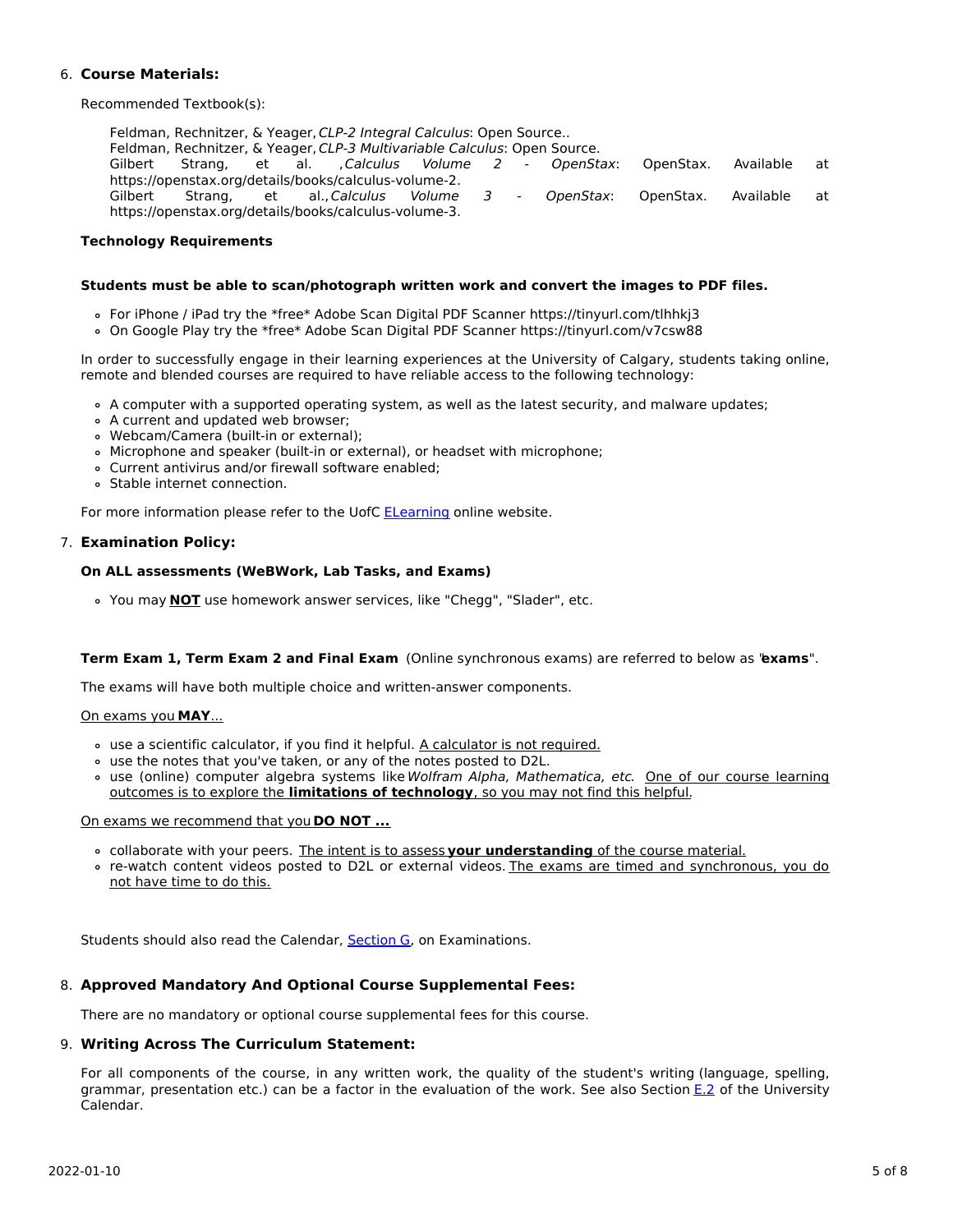## 10. **Human Studies Statement:**

Students will not participate as subjects or researchers in human studies.

See also [Section](http://www.ucalgary.ca/pubs/calendar/current/e-5.html) E.5 of the University Calendar.

### 11. **Reappraisal Of Grades:**

A student wishing a reappraisal, should first attempt to review the graded work with the Course coordinator/instructor or department offering the course. Students with sufficient academic grounds may request a reappraisal. Non-academic grounds are not relevant for grade reappraisals. Students should be aware that the grade being reappraised may be raised, lowered or remain the same. See [Section](http://www.ucalgary.ca/pubs/calendar/current/i-3.html) I.3 of the University Calendar.

- a. **Term Work:** The student should present their rationale as effectively and as fully as possible to the Course coordinator/instructor within **ten business days** of either being notified about the mark, or of the item's return to the class. If the student is not satisfied with the outcome, the student shall submit the Reappraisal of Graded Term work form to the department in which the course is offered within 2 business days of receiving the decision from the instructor. The Department will arrange for a reappraisal of the work within the next ten business days. The reappraisal will only be considered if the student provides a detailed rationale that outlines where and for what reason an error is suspected. See sections  $1.1$  and  $1.2$  of the University Calendar
- b. **Final Exam:**The student shall submit the request to Enrolment Services. See [Section](http://www.ucalgary.ca/pubs/calendar/current/i-3.html) I.3 of the University Calendar.

# 12. **Other Important Information For Students:**

- a. **Mental Health** The University of Calgary recognizes the pivotal role that student mental health plays in physical health, social connectedness and academic success, and aspires to create a caring and supportive campus community where individuals can freely talk about mental health and receive supports when needed. We encourage you to explore the mental health resources available throughout the university community, such as counselling, self-help resources, peer support or skills-building available through the SU Wellness Centre (Room 370, MacEwan Student Centre, Mental Health [Services](https://www.ucalgary.ca/wellnesscentre/services/mental-health-services) Website) and the Campus Mental Health Strategy website [\(Mental](http://www.ucalgary.ca/mentalhealth) Health).
- b. **SU Wellness Services:** For more information, see [www.ucalgary.ca/wellnesscentre](http://www.ucalgary.ca/wellnesscentre) or call [403-210-9355.](tel:4032109355)
- c. **Sexual Violence:** The Sexual Violence Support Advocate, Carla Bertsch, can provide confidential support and information regarding sexual violence to all members of the university community. Carla can be reached by email [\(svsa@ucalgary.ca](mailto:svsa@ucalgary.ca)) or phone at [403-220-2208](tel:4032202208). The complete University of Calgary policy on sexual violence can be viewed at [\(https://www.ucalgary.ca/legal-services/sites/default/files/teams/1/Policies-Sexual](https://www.ucalgary.ca/legal-services/sites/default/files/teams/1/Policies-Sexual-and-Gender-Based-Violence-Policy.pdf)and-Gender-Based-Violence-Policy.pdf)
- d. **Misconduct:** Academic integrity is the foundation of the development and acquisition of knowledge and is based on values of honesty, trust, responsibility, and respect. We expect members of our community to act with integrity. Research integrity, ethics, and principles of conduct are key to academic integrity. Members of our campus community are required to abide by our institutional Code of [Conduct](https://www.ucalgary.ca/legal-services/sites/default/files/teams/1/Policies-Code-of-Conduct.pdf) and promote academic integrity in upholding the University of Calgary's reputation of excellence. Some examples of academic misconduct include but are not limited to: posting course material to online platforms or file sharing without the course instructor's consent; submitting or presenting work as if it were the student's own work; submitting or presenting work in one course which has also been submitted in another course without the instructor's permission; borrowing experimental values from others without the instructor's approval; falsification/fabrication of experimental values in a report. Please read the following to inform yourself more on academic integrity:

**Student [Handbook](https://www.ucalgary.ca/live-uc-ucalgary-site/sites/default/files/teams/9/AI-Student-handbook-1.pdf) on Academic Integrity** Student Academic Misconduct [Policy](https://www.ucalgary.ca/legal-services/sites/default/files/teams/1/Policies-Student-Academic-Misconduct-Policy.pdf) and [Procedure](https://www.ucalgary.ca/legal-services/sites/default/files/teams/1/Policies-Student-Academic-Misconduct-Procedure.pdf) [Research](https://www.ucalgary.ca/legal-services/sites/default/files/teams/1/Policies-Research-Integrity-Policy.pdf) Integrity Policy

Additional information is available on the Student Success Centre [Academic](https://ucalgary.ca/student-services/student-success/learning/academic-integrity) Integrity page

## e. **Academic Accommodation Policy:**

It is the student's responsibility to request academic accommodations according to the University policies and procedures listed below. The student accommodation policy can be found at: <https://www.ucalgary.ca/legal-services/sites/default/files/teams/1/Policies-Student-Accommodation-Policy.pdf>

Students needing an accommodation because of a disability or medical condition should communicate this need to Student Accessibility Services in accordance with the Procedure for Accommodations for Students with Disabilities: [https://www.ucalgary.ca/legal-services/sites/default/files/teams/1/Policies-Accommodation-](https://www.ucalgary.ca/legal-services/sites/default/files/teams/1/Policies-Accommodation-for-Students-with-Disabilities-Procedure.pdf)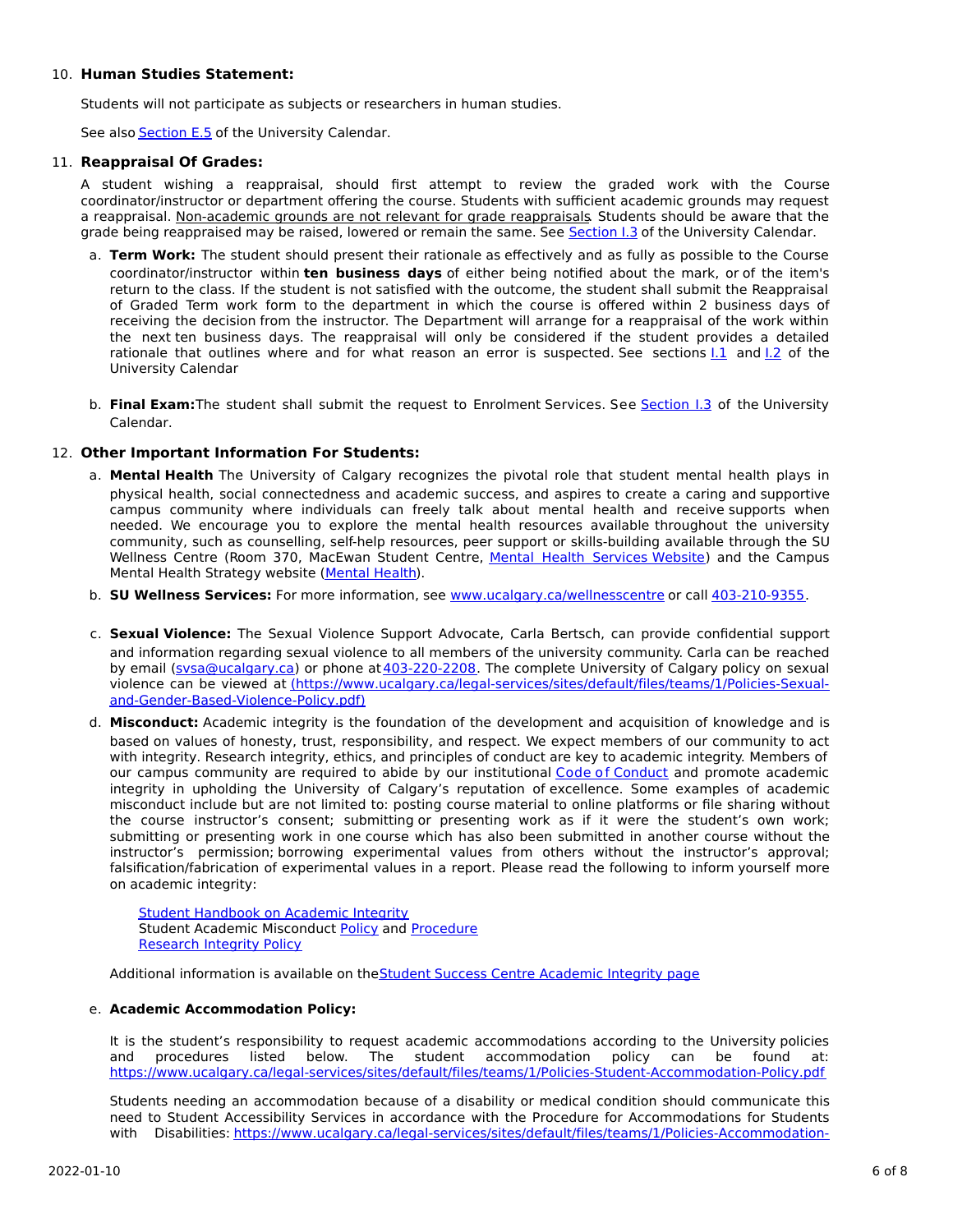### for-Students-with-Disabilities-Procedure.pdf.

Students needing an accommodation in relation to their coursework or to fulfil requirements for a graduate degree, based on a Protected Ground other than Disability, should communicate this need, by filling out the Request for Academic [Accommodation](https://science.ucalgary.ca/sites/default/files/teams/1/request-accommodation-academic-courses.pdf) Form and sending it to Mark Bauer by email [bauerm@ucalgary.ca](mailto:bauerm@ucalgary.ca) preferably 10 business days before the due date of an assessment or scheduled absence.

- f. **Freedom of Information and Privacy:** This course is conducted in accordance with the Freedom of Information and Protection of Privacy Act (FOIPP). Students should identify themselves on all written work by placing their name on the front page and their ID number on each subsequent page. For more information, see Legal [Services](https://www.ucalgary.ca/legal-services/access-information-privacy) website.
- g. **Student Union Information:** VP [Academic](http://www.su.ucalgary.ca/contact), Phone: [403-220-3911](tel:4032203911) Email: [suvpaca@ucalgary.ca](mailto:suvpaca@ucalgary.ca). SU Faculty Rep., Phone: [403-220-3913](tel:4032203913) Email: [sciencerep@su.ucalgary.ca](mailto:sciencerep@su.ucalgary.ca). Student [Ombudsman](https://www.ucalgary.ca/ombuds/), Email: [ombuds@ucalgary.ca](mailto:%20ombuds@ucalgary.ca).
- h. **Surveys:** At the University of Calgary, feedback through the Universal Student Ratings of Instruction [\(USRI](http://www.ucalgary.ca/usri)) survey and the Faculty of Science Teaching Feedback form provides valuable information to help with evaluating instruction, enhancing learning and teaching, and selecting courses. Your responses make a difference - please participate in these surveys.
- i. **Copyright of Course Materials:** All course materials (including those posted on the course D2L site, a course website, or used in any teaching activity such as (but not limited to) examinations, quizzes, assignments, laboratory manuals, lecture slides or lecture materials and other course notes) are protected by law. These materials are for the sole use of students registered in this course and must not be redistributed. Sharing these materials with anyone else would be a breach of the terms and conditions governing student access to D2L, as well as a violation of the copyright in these materials, and may be pursued as a case of student academic or [non-academic](https://www.ucalgary.ca/conduct/policy/non-academic-misconduct-policy) misconduct, in addition to any other remedies available at law.

### **Course Outcomes:**

- use the language and notion of integral calculus, and apply the key concepts to compute integrals of functions of several real variables.
- explore the relationship between key calculus concepts and their geometric representation , and seek to apply calculus techniques to a wide variety of practical problems.
- recognize that not only the technology can be used to achieve some desired results; but also it has limitations.
- Techniques of Integration. Students will be able to calculate indefinite integrals using techniques covered in the course.
- Applications of Integration. Students will be able to set up and calculate an appropriate definite integral in order to evaluate the volume of a solid, the length of a curve, and the area of a surface of revolution
- Partial Differentiation and Double Integration. Students will be able to explain the notion of a function of several variables, its graph, cross -sections, and level curves/surfac es. Students will be able to evaluate partial derivatives and double integrals , and will be able to demonstrate the geometric significance of these concepts
- Sequences and Series. Students will be able to identify sequences and series, determine convergence by applying a suitable test or theorem covered in the course and contrast between absolute and conditional convergence . Students will be able to determine a Taylor series , analyze the error of Taylor polynomial approximations and compute the radius an d interval of convergence of a power series

Electronically Approved - Jan 04 2022 16:52

### **Department Approval**

Electronically Approved - Jan 10 2022 11:04